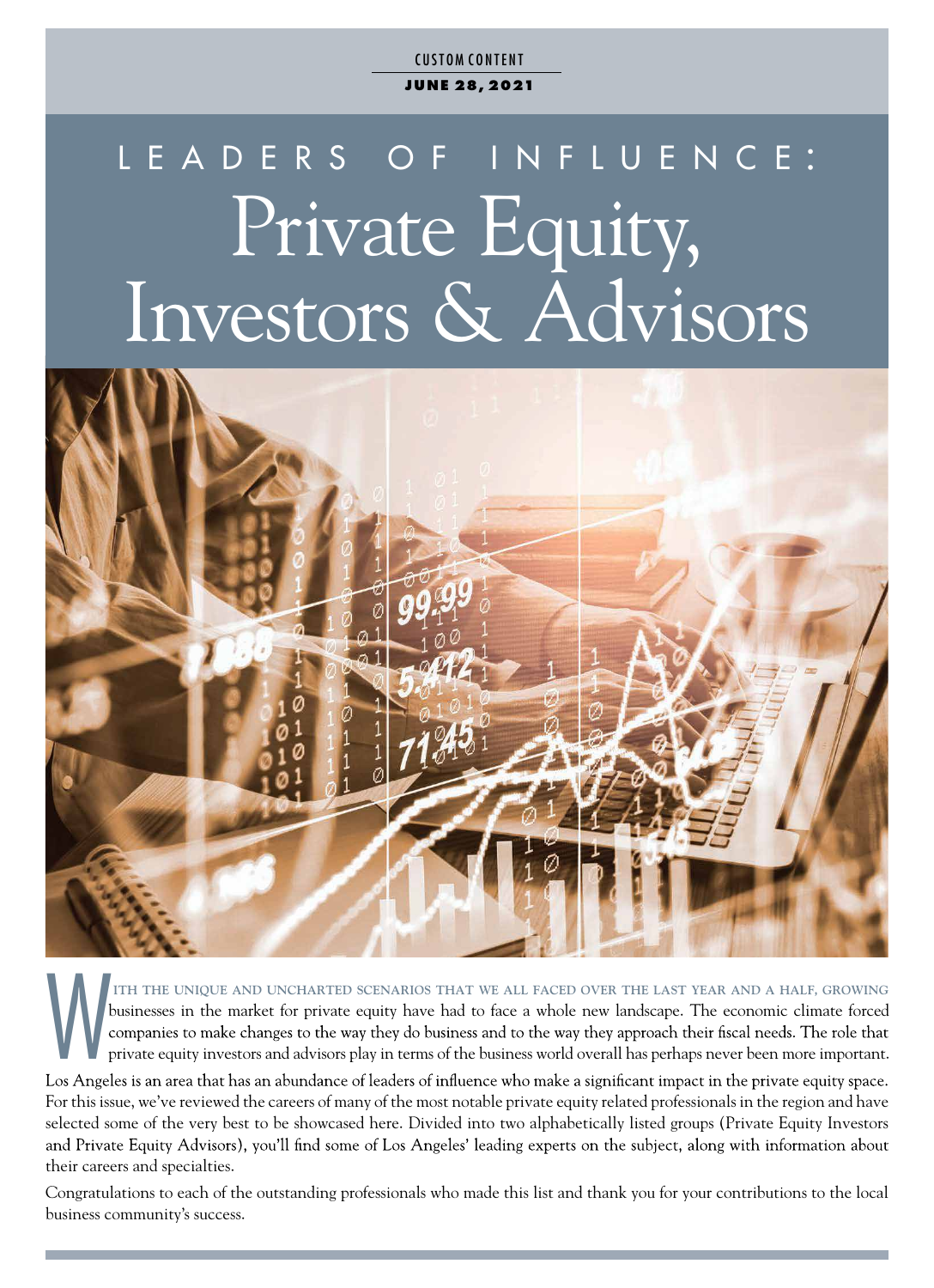# LEADERS OF INFLUENCE: PRIVATE EQUITY & INVESTORS



**ANTHONY BERKUS** *Managing Director* **Duff & Phelps, A Kroll LLC Business**

A nthony Berkus is managing director<br>in the Transaction Advisory Services<br>practice of Duff & Phelps. He started his nthony Berkus is managing director in the Transaction Advisory Services 20-year career in public accounting at PwC and for the last 16 years has been focused exclusively on financial and accounting due diligence. Since joining Duff & Phelps in 2011, Berkus has been a valued advisor to private equity clients, growth investors, and strategic buyers. With deep experience in software, media and consumer industries, Anthony serves his clients by drawing from a broad range of technical and business knowledge to solve complex financial diligence matters. While also working with established private equity funds and corporations, Berkus has been an advisor to several private equity funds while they were in their earlier stages and continues to advise them as these clients have grown their funds sizes to nearly \$1 billion in committed capital and over \$3 billion in assets under management.



**CLAY BRYAN** *Managing Director, Financial Sponsors Coverage Lead* **FocalPoint Partners, LLC**

**C** lay Bryan is a managing director and<br>Financial Sponsors Group lead at Focal<br>Point Partners, a middle market invest-<br>ment bank headquartered in Los Angeles, lay Bryan is a managing director and Financial Sponsors Group lead at Focal-Point Partners, a middle market investwith branch offices in Chicago, New York, and Shanghai. FocalPoint has a long history of delivering top quality founder-owned businesses to the private equity market with EBITDA consistently ranging from \$10-50 million. Bryan has approximately 21 years of investment banking experience in private equity coverage, debt and equity capital markets, M&A, special situations, and both in- and out-of-court restructurings, providing solutions to investors ranging in size from middle market to large cap public company transactions. He has represented clients across a range of industries and has advised entrepreneurs, private equity funds, and other asset managers throughout his career. He has worked at both bulge bracket and boutique investment banks, structuring and executing complex transactions both in the U.S. and internationally.



**NISHITA CUMMINGS** *Managing Partner, Co-Head of Growth Equity, and Co-Portfolio Manager* **Kayne Anderson Capital Advisors, L.P.**

**N** ishita Cummings is a managing partne<br>co-head of growth equity, and co-portf<br>lio manager for Kayne Anderson Capit<br>Advisors' growth private equity activities. ishita Cummings is a managing partner, co-head of growth equity, and co-portfolio manager for Kayne Anderson Capital She has played a leading role in building a team of 20 people with a focus on diversity with the team being over 50% female or minority. This team of professionals has invested together in nearly 40 software companies, with Cummings being responsible for 30 platform investments and 17 exits, across four funds and five co-investment vehicles. She is responsible for playing a pro-active leadership role in refining the team's proprietary sourcing strategy over time, including the expansion into Canada, identifying investment themes, developing actionable new investment opportunities, deal execution and driving enterprise value creation within existing portfolio companies. Cummings has also advised a number of portfolio companies through successful exit processes.



**STEVE DAVIS** *Managing Director and Head of the Beauty & Personal Care* **Intrepid Investment Banker**s

Serve Davis is a managing director and<br>
head of the Beauty & Personal Care<br>
practice at Intrepid Investment Bankers.<br>
He is a co-founder of Intrepid and has more teve Davis is a managing director and head of the Beauty & Personal Care practice at Intrepid Investment Bankers. than 25 years of mergers and acquisitions experience. Davis established the Beauty & Personal Care practice, uniquely combining middle-market M&A expertise with a dedicated focus on the beauty and personal care industry, and has since built the practice into one of the leading advisors to the sector in the country. He is widely regarded as a leading authority in the category of Beauty & Personal Care M&A and is one of most active investment bankers in the industry. He has a deep understanding of trends and value-drivers across the sector, maintains ongoing dialogue with the acquirer and investor universe, and has a proven track record of helping clients sell to global strategic acquirers and value-added private equity groups.



**BEN DUNBAR** *Managing Partner* **Gerber Kawasaki Wealth and Investment Management**

B en Dunbar was an investor before he could legally drive a car. At thirteen years old, he worked six days a week, earning and saving money as a Little League umpire. By the time he was fifteen, he'd amassed a kid fortune of \$15,000. His stockbroker grandfather encouraged him to invest the savings. Where the average financial advisor sits somewhere between 51-55 years old, Dunbar (29 years old) has looked to shake up the industry since he graduated college in 2014. His practice includes releasing podcasts discussing what's going on in financial markets and teaching more complex financial topics outside of his daily client advice. Similar to a stock, he doesn't look at where his clients are today but where they are going to be and will invest time now to help them get there.



**ADAM FEIT** *Managing Director, Head of Financial Sponsors, Healthcare and Life Sciences* **MUFG Union Bank**

A dam Feit is managing director and head<br>of financial sponsors, healthcare and<br>file sciences for MUFG Union Bank's<br>Commercial Bonking group Ho he also dam Feit is managing director and head of nancial sponsors, healthcare and Commercial Banking group. He has 20 years of experience covering and advising clients, underwriting and structuring deals, and building and leading teams across global corporate and investment banking, commercial banking, and business banking. Feit was responsible for forming the Financial Sponsors coverage model in 2017, the Specialized Industries coverage model in 2020, and also served as the market president for the Los Angeles region. Feit currently leads the strategic efforts to provide financing for private equity sponsors across the United States supporting leveraged buyouts, recapitalizations, and add-ons. The Sponsor Finance group is a relatively new area of focus for the bank. Feit was charged with spearheading the group at inception and setting its strategic vision. In the four years since inception, Feit and his team have more than tripled their revenue.



**LLOYD GREIF** *President & CEO* **Greif & Co.**

loyd Greif is at the top of his game in hi<br>field, which is M&A deal-making. A<br>veteran investment banker, 2021 marks<br>his 40th anniversary in the field and next loyd Greif is at the top of his game in his field, which is M&A deal-making. A veteran investment banker, 2021 marks year marks the 30th anniversary of the investment bank he founded and leads, Greif & Co., a middle-market investment bank that engineers merger & acquisition transactions between \$50 million and \$2 billion in enterprise value, as well as equity and debt financings in excess of \$10 million, exclusively for entrepreneurially owned and operated growth companies. Greif is a zealot for his clients, always putting their interests first, religiously avoiding conflicts of interest, and working diligently for the equally-driven entrepreneurs he represents. His extreme work ethic is legendary, going back to the days when he worked midnight to nine at Ralphs Grocery Co. to pay his way through school at UCLA and USC, working full-time while attending college full-time.



**JERI J. HARMAN** *Founder & Chairman* **Avante Capital Partners**

eri Harman was recently named chair-<br>
man of the board of NN Inc., a publicl-<br>
traded diversified industrials company.<br>
She wes also work influeri Harman was recently named chairman of the board of NN Inc., a publicly She was also named one of the most influential women in mid-market M&A by Mergers and Acquisitions magazine in 2021, a designation she has received every year since 2016. Avante Capital Partners has invested more than \$400 million in lower middle-market businesses across the U.S. to date, and total AUM is now over \$840 million. Harman's company makes debt and equity investments of \$5 million to \$35 million to lower middle-market businesses to finance buyouts, minority recaps, acquisitions, and growth. She has more than 30 years of nancing and M&A experience. Prior to Avante, Harman founded and led the LA offices for American Capital Ltd. and Allied Capital Inc.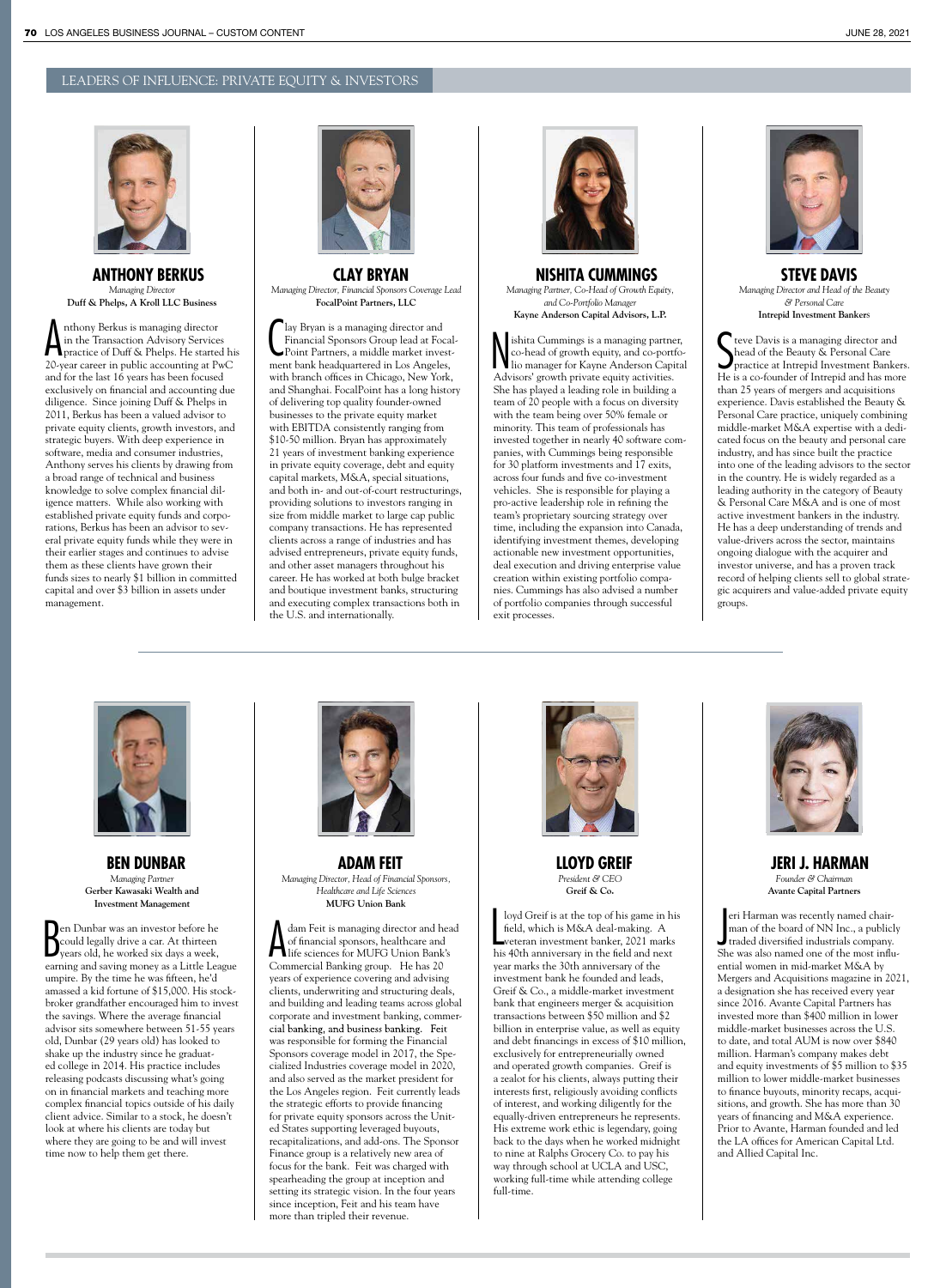# LEADERS OF INFLUENCE: PRIVATE EQUITY & INVESTORS



**JEREMY HOLLAND** *Managing Partner, Origination* **The Riverside Company**

eremy Holland is a managing partne<br>
at The Riverside Company, leading<br>
Origination team across the various<br>
fundelettatories in North America Hol eremy Holland is a managing partner at The Riverside Company, leading the funds/strategies in North America. Holland joined Riverside in 2010, when the firm recruited him to switch from executing deals to focusing on originating new investment opportunities in the Western U.S. and Canada. He has more than 20 years of private equity experience, closing deals across a range of industries and throughout the capital structure. Holland's influence in the private equity community is heavily derived from his enthusiastic support of other M&A professionals' careers. He has spent a tremendous amount of time over the years thoughtfully referring deals to people who would not have otherwise seen them, helping people work their way through career advancement and/or pivoting their career in a new direction.



**TODD KALTMAN** *Managing Director, Transaction Opinions* **Duff & Phelps, a Kroll Company**

Todd Kaltman is a managing director in<br>Duff & Phelps' Transaction Opinions<br>practice. He brings to the table more<br>than 30 years of corporate and securities odd Kaltman is a managing director in Duff & Phelps' Transaction Opinions practice. He brings to the table more valuation experience, including more than 20 years with Duff & Phelps where he is responsible for both business origination and project execution. Kaltman specializes in providing fairness opinions, solvency opinions and valuation advice for a wide variety of purposes. He has advised both public and private companies (sponsor-backed and founder-owned) and their boards of directors on numerous corporate transactions, including mergers and acquisitions, leveraged buyouts, going-private transactions, spin-offs, and recapitalizations. Externally, Kaltman has advised a wide range of private equity firms, including some of the largest in the world as well as myriad middle-market fund. His broad experience, keen analytical skills and passion for developing young talent have made him a go-to technical advisor to young staff over the past 20 years.



**NATHAN LOCKE** *Managing Partner, Co-Head of Growth Equity, and Co-Portfolio Manager* **Kayne Anderson Capital Advisors, L.P.**

Nathan Locke is a managing partner,<br>Co-head of growth equity, and co-portf<br>Ilio manager for Kayne Anderson Capit<br>Advisor's growth private equity activities. athan Locke is a managing partner, co-head of growth equity, and co-portfolio manager for Kayne Anderson Capital Locke has played a leading role in building a highly experienced and diverse team of 20 professionals with over 50% being females or minorities. Together this team has invested in nearly 40 companies with Locke being responsible for 30 platform investments and 17 exits across four funds and five co-investment vehicles. He is also responsible for playing a pro-active leadership role in identifying investment themes, developing actionable new investment opportunities, deal execution and creating value within existing portfolio companies. Locke is also a member of the Kayne Partners Investment Committee. In 2020, Locke advised on a successful exit of 4C Insights, a TV and social media technology platform. He has also played an integral role in the teams' fundraising efforts.



**MICHAEL METZGER** *Media & Tech Investment Banker* **Drake Star Partners**

Michael Metzger is a partner at Drake<br>Star Partners, a global media / tech<br>100 professionals across the U.S., Europe ichael Metzger is a partner at Drake Star Partners, a global media / tech investment bank with approximately and Asia. He advises companies on M&A and growth stage financings and leads the firm's gaming and digital media practice. His recent transactions include the sale of Echtra Games to Zynga, Lightstream to The Vitec Group, FreshPlanet / SongPop to Vivend, EyeEm to NewValue, Slightly Mad Studios to Codemasters, Avira to Invest-Corp and nWay to Animoca. Previously, Metzger was a senior banker at Houlihan Lokey's TMT Group, principal at MESA Global and co-founder and principal at Covert & Co. Before that, he held senior management and engineering positions at AT&T, IBM and Mindspeed. He holds five patents in the field of communications and also serves as the chair and board director of the German American Business Association (GABA) in Southern California.



**JOEL MONTMINY** *President and CEO* **Montminy & Co.**

oel Montminy founded and leads his<br>
eponymous investment bank, Montmin<br>
& Co. He spearheads both Montminy<br>
& Co. 'e dei de disposition oel Montminy founded and leads his eponymous investment bank, Montminy & Co.'s daily operations as well as client assignments across the globe. Montminy is well known for leading both domestic and international merger & acquisition transactions, as well as private placements of equity securities and debt, restructurings, business valuations, fairness opinions and strategic advisory assignments. Today, Montminy & Co. has 22 employees, including 15 registered reps and is consistently ranked as one of Los Angeles' top boutique investment banks. Montminy also prides himself on the importance of a firm that provides relevance and impact, for not only its clients but also its employees, families, and community. In the past 18 months, Montminy has personally completed 10 transactions totaling over \$500 million in transaction value.



**CYRUS NIKOU** *Founder and Managing Partner* **Atar Capital**

Tyrus Nikou is the founder and managi<br>
partner of Atar Capital, a private inverse<br>
ment firm based in Century City, whe<br>
he oversees the firm's strategy, including yrus Nikou is the founder and managing partner of Atar Capital, a private investment firm based in Century City, where M&A, operations, and business development. Atar was founded in 2016 and focuses on buyouts of underperforming companies within the lower middle market. In fewer than four years, Atar has built an impressive portfolio of 11 companies with an aggregate revenue of over \$1 billion per year, with over 12,000 employees, and operations located throughout North America, Europe, and Asia. In March 2021, Atar announced the acquisition of Universal Lighting Technologies and Douglas Controls from Panasonic Corporation. Nikou attributes the success of his firm to building a team that is nimble, adaptive, and responsive to market conditions. During the 2020 lock-down, he guided the firm to acquiring two healthcare companies that are focused on behavioral health and one company focused on sustainable food packaging.



**GARY RABISHAW** *Managing Director and Founding Principal*  **Intrepid Investment Bankers**

G ary Rabishaw is a managing director and founding principal of Intrepid Investment Bankers. He established and leads the Commercial & Consumer Technology practice for the firm, building the practice into one of the leading national advisors to the consumer electronics, audio/video and music technology sectors. Throughout a finance career spanning nearly 30 years, Rabishaw has been involved in numerous domestic and cross-border transactions, including mergers and acquisitions, private equity capital raises, and financing for companies spanning the consumer, industrial, healthcare, and business services sectors. He regularly advises companies on their sale to private equity firms and also represents leading PE firms in the sale of their portfolio companies. Recent completed transactions include the sale of Jlab Audio, owned by Catalyst Holdings, Petra Capital and Eagle Private Capital to Noritsu Koki; the sale of KontrolFreek to Steel Series, which is backed by Denmark-based PE firm Axcel; among other sales.



**NISHEN RADIA** *Co-Founder, Managing Partner* **FocalPoint Partners, LLC**

sishen Radia is co-founder and managing<br>partner of FocalPoint Partners, a middle<br>market investment bank headquartered<br>in Los Angeles, with branch offices in Chiishen Radia is co-founder and managing partner of FocalPoint Partners, a middle market investment bank headquartered cago, New York, and Shanghai. Since its inception in 2002, FocalPoint has grown to become one of the largest investment banks in the Los Angeles area, with over 60 professionals who deliver a diversified suite of advisory services to clients, including mergers and acquisitions, debt placements, and financial restructurings. FocalPoint has closed more than 32 deals in the past 18 months with an aggregate transaction value of \$3.1 billion, including many notable transactions in the private equity market. Radia has approximately 24 years of investment banking experience advising owners and stakeholders of middle-market companies (typically those with revenues of \$75 to \$500 million) on mergers and acquisitions, debt and equity recapitalizations and nancial restructurings.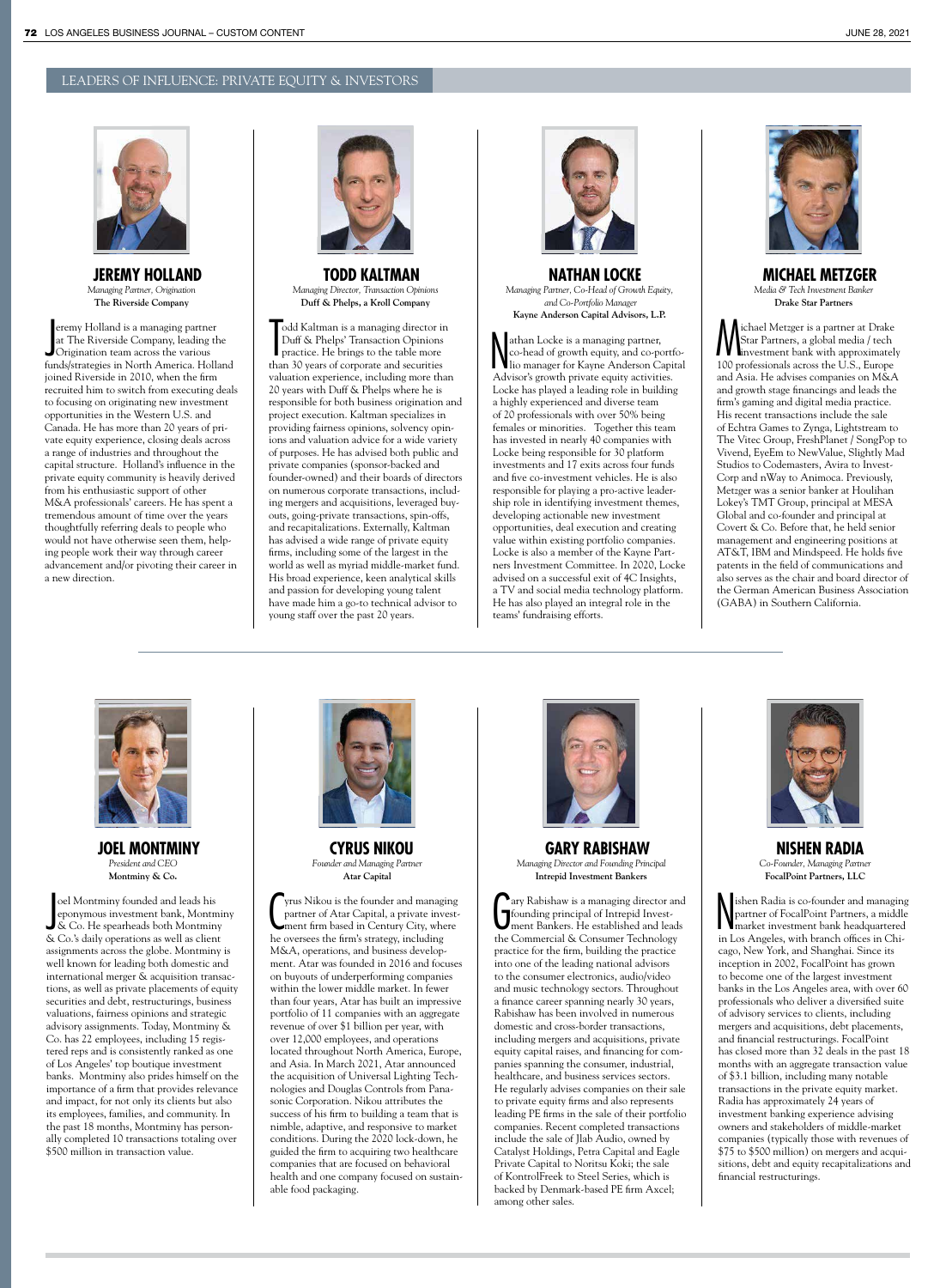### LEADERS OF INFLUENCE: PRIVATE EQUITY & INVESTORS



**STEPHEN ROSSI** *Managing Director and Head of Capital Markets* **Palm Tree LLC**

I n 18 months, Steve Rossi designed and launched Palm Tree's investment banking practice leveraging his 20 years of honed insights about what's deemed an essential advisory service to an investor or company given his background as a lender, investor and operator. In 2020 alone, his efforts were integral in Palm Tree's success having advised over 24 clients on transactions worth close to \$700 million on the buy and sell side all the while building out coverage in Chicago. Rossi further designed and marketed a service that guided clients seeking main street loans access to that federal loan program. Looking ahead to 2022, he is launching an outsourced capital markets function that will further expand how Palm Tree integrates with clients to help them prepare for, respond to, and execute on strategic events. His vision and contributions to the private equity community are of great value and deserve recognition.



**MARK SAMPSON** *Co-Founder and Managing Partner* Pacific Growth Investors, LLC

A ark Sampson has over 30 years of<br>
experience in the private equity and<br>
banking industry, mostly focused in the<br>
bankle models and lower middle models and experience in the private equity and middle market and lower middle market and in large part in Los Angeles. Sampson started his career in banking which culminated in managing a west coast credit product portfolio on behalf of Credit Suisse. Sampson has been a private equity investor for the past 20+ years, having been a founder of both Vintage Capital Partners and recently Pacific Growth Investors. During this time, Sampson has completed over 20 investments, has sat on over 10 corporate boards, majority of which were based in Southern California. During his career, he has been involved in the financing of over \$1.0 billion of capital. In 2017 Sampson co-founded Pacific Growth Investors, focusing on the lower middle market, which currently has investments in four middle market companies, three of which are located in Southern California.



**MARTY SARAFA** *Managing Partner* **Century Park Capital Partners**

**Marty Sarafa is one of the founders of<br>Century Park Capital Partners and has<br>in 2000 Ho is formation** Century Park Capital Partners and has in 2000. He is responsible for sourcing, closing, and managing investments structured as leveraged recapitalizations, later stage growth capital, and leveraged buyouts. He is a member of the firm's Investment Committee and currently sits on the boards of Accelalpha and MCCi. During his time with Century Park Capital Partners, Sarafa has overseen the completion of 68 acquisitions, including 22 platform acquisitions and 46 add-on acquisitions. In 2020, Sarafa completed the acquisition of a new platform, Accelalpha, a technology consulting firm focused on the implementation of Oracle products both in the cloud and on premise. Since then, Sarafa has led two add-ons for Accelalpha, including Prolog Partners, a logistics IT consulting services firm, and Key Performance Ideas, a leader in the implementation and management of Oracle Enterprise Performance Management solutions.



**PATRICK SHIM** *Managing Director & Chief Investment Officer* **1927 Capital Management, LLC**

**P**atrick Y. Shim is a managing director<br>of 1927 Capital Management, LLC, a<br>family office in partnership with the<br>calleans family a multi gaparitien wine of 1927 Capital Management, LLC, a family office in partnership with the Galleano family, a multi-generation winemaking family based in Southern California. The firm invests directly in private equity, venture capital, real estate, and other investment strategies through leading a managing director of investments at Mirae Asset Securities & Investments (USA), where he focused on a wide range of private equity and real estate investments, as well as the firm's strategic investment opportunities. Shim previously served on the board of directors of Foothill Family Service, a non-profit organization based in Pasadena, and currently serves as a Commissioner of the Planning Commission for the city of Upland, as well as a Committee Member of the city's Airport Land Use Committee. Additionally, Shim is an active member of The California Club, where he serves on its Advancement Committee.



**AARON SOLGANICK** *CEO* **Solganick & Company**

A aron Solganick focuses on middle-mar-<br>ket software and technology-enabled ser-<br>wices M&A transactions, which requires aron Solganick focuses on middle-market software and technology-enabled sera very specific skill set not just of the nuanced M&A process but navigating complex technology matters as well. He has a real presence as a leader in the Los Angeles deal community with the ability to execute and close transactions and a reputation as an elite-level advisor to both strategic and private equity clients. He has carved out a reputation for working on complex domestic and international M&A transactions that help clients acquire or sell next-generation and fast-growing technology companies. Solganick oversees not only his own book of business but also manages a number of professionals and office staff. He is a natural leader and a respected deal professional and is thought of in high regard among the private equity ecosystem in Los Angeles.



**ALEX SOLTANI** *Founder, Chairman & CEO* **Skyview Capital, LLC**

Lex Soltani founded Skyview Capital is<br>2005 and is chairman of the firm's executive and investment committees. He<br>is a serial of the stated bis frat lex Soltani founded Skyview Capital in 2005 and is chairman of the firm's execis a serial entrepreneur and started his first business when still a student at UCLA. Soltani brings extensive operational experience to his work in private equity. His strong business acumen and prescient investment instincts have led to successful acquisitions across a number of different industries. Soltani is actively involved with every aspect of the transaction life cycle and plays a significant role in all of Skyview Capital's investments. Soltani also serves as chairman of the board of directors for all current Skyview Capital portfolio companies. In addition, he has served as chairman of the board of directors of Sourceone Wireless Group, and Collins Enterprise Solutions. Soltani also has served as a member of the board of directors of Fastech Integrated Solutions, PAS Technologies, TRM Copy Centers, and Amvest Financial Group.



**GEORGE SWAIN** *Founder & CEO* **George Swain Investments**

 $\begin{cases} \text{eorge Swain is the founder and CEO of} \\ \text{George Swain Investments. GSI is an independent global investment bank that assists small and middle-market compa- \textit{under} \\ \end{cases}$ eorge Swain is the founder and CEO of George Swain Investments. GSI is an independent global investment bank nies in completing special situation transactions. Swain oversees all investments, investor relations, and operations at GSI. He is a seasoned investment banker with more than 25 years' experience and has advised on more than \$800 million of transactions. Throughout his career, Swain has leveraged his deep industry knowledge to take a strategic approach to dealmaking rather than chase transactions. The best compliment people say is that he is a visionary strategist. He has a broad range of experience in mergers and acquisitions, debt and equity financing and strategic partnerships. He and the team at GSI believe that greater diversity of investment vehicles and intermediary financial institutions can be developed to bridge the gap between money centers and the full spectrum of entrepreneurs seeking capital.



**ANIL TAMMINEEDI** *Principal* **Angeleno Group**

is a principal with<br>Angeleno Group, a pioneer in providing<br>growth capital for next generation clean<br>and alimate or next generation clean nil Tammineedi is a principal with Angeleno Group, a pioneer in providing energy and climate solutions companies. Since 2008, Tammineedi has been a member of the investment team and serves on the Angeleno Group Investment Committee. He leads investments across several sec tors including sustainable mobility, energy storage, resource efficiency and smart infrastructure. Tammineedi is actively involved on the boards of several Angeleno Group portfolio companies including Stem, Critigen, Patriot Environmental Services and mPrest. Tammineedi has had many successes in identifying investments and creating value for its limited partners, including most recently driving a significant transaction for its portfolio company Stem, Inc., a global leader in artificial intelligence (AI)-driven clean energy storage.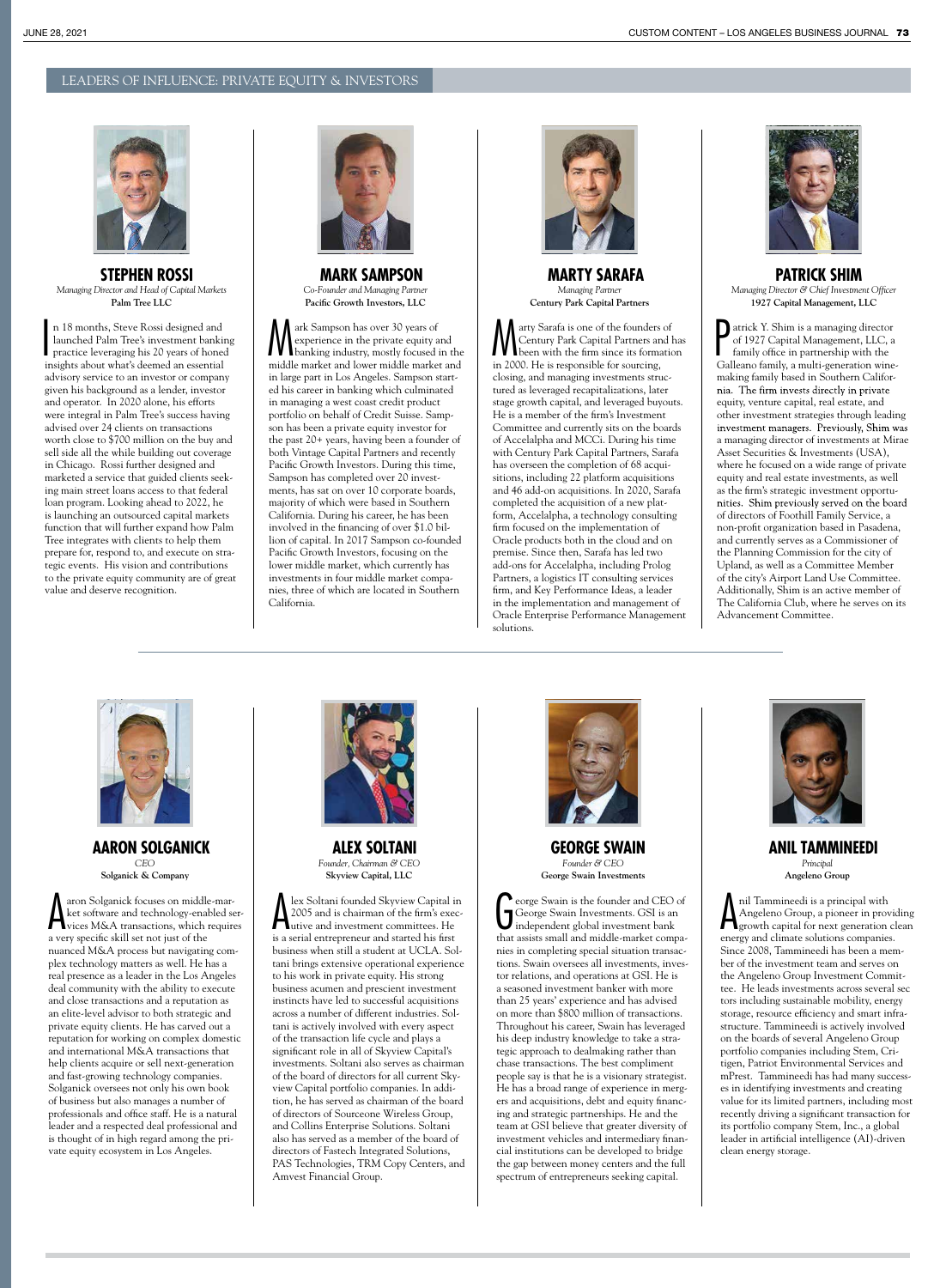

**JEFF WHITE** *Partner & SVP* **Skyview Capital, LLC**

eff White has been actively involved with<br>all M&A efforts at Skyview Capital since<br>its inception. He brings decades of experi-<br>principal script in the set of the set of the set of the set of the set of the set of the set o eff White has been actively involved with all M&A efforts at Skyview Capital since ence that encompass private equity, investment banking and executive management. White has held critical positions at many distinguished firms, such as Merrill Lynch and Platinum Equity Holdings. White established and continues to successfully head up Skyview Capital's business development team. He is responsible for driving growth through acquisitions by identifying, negotiating and assessing all transaction opportunities within the M&A and business development team. White is also a member of the firm's investment committee. Recently, White expanded his role to working more closely with the firm's founder to spearhead the firm's global M&A, strategic alliance and corporate development strategy. In addition to his responsibilities at Skyview Capital, White was the US Chair of the G8 Young Summit, and he served on the membership committee of Milken Institute Young Leaders Circle for six years.



**GUY ZACZEPINSKI** *Managing Partner* **Century Park Capital Partners**

G uy Zaczepinski has been with Century Park Capital Partners since 2005. He is responsible for sourcing, evaluating and structuring growth equity and buyout transactions, as well as monitoring portfolio company investments. Zaczepinski currently sits on the boards of CJ Pony Parts, Covercraft Industries, MCCi, Accelalpha, and Dominion Youth Services. Zaczepinski is a specialist in the auto aftermarket industry. In April 2021, he led Century Park's recapitalization of CJ Pony Parts, the market leader in the classic Mustang e-commerce space. Zaczepinski has also led five add-on acquisitions for Covercraft Industries, a Century Park portfolio company, and a market leading player in the custom automotive accessory market, providing premium quality exterior and interior protection products for automotive enthusiasts. Zaczepinski believes in a flexible and supportive approach in managing the firm's holdings, providing value-added experience and thoughtful insights into guiding high growth businesses.



**JONATHAN ZUCKER** *Managing Director and Head of the Capital Markets Group*

**Intrepid Investment Bankers** International Sucker is a managing direct<br>and head of the Capital Markets Grand Interpid Investment Bankers. He<br>is in all target in 2014 to a stablish onathan Zucker is a managing director and head of the Capital Markets Group joined Intrepid in 2014 to establish and lead Intrepid's Capital Markets Group. With Intrepid, Zucker has advised on debt and equity capital raises for businesses across diverse industries. Since forming the Capital Markets Group, Zucker has established trusting relationships with numerous clients who have returned to Intrepid for sell-side engagements after successful capital raises. For example, American Logistics Company (ALC) originally hired Zucker to complete a dividend recapitalization transaction in 2018 and subsequently tapped Intrepid for the sale of its student transportation division in 2020. Zucker advised another repeat client, Artisan Vehicles, through three capital raises before ultimately selling the business to Sandvik, the Swedish powerhouse. In addition to his transaction advisory activity, Zucker is a well-known and respected voice in the deal community.



**DAN CLIVNER** *Managing Partner* **Sidley Austin LLP**

an Clivner is co-leader of Sidley Austila 330-lawyer global M&A and private<br>equity (PE) practice; managing partner<br>of its Greater Los Angeles offices – where an Clivner is co-leader of Sidley Austin's 330-lawyer global M&A and private equity (PE) practice; managing partner he heads the Corporate department – and a member of the firm's Executive Committee. As a leader, he holds the distinction of the opening of the Century City office for two firms and for the building of a global practice that rose from 40th place to 6th place between 2016 and 2020. While leading one of the most prolific M&A and PE practices in the country, he continues to handle some of the firm's most high-profile transactional matters for clients and dedicates time for the LGBTQ community and the firm's diversity and inclusion initiatives. Clivner has extensive experience working on matters related to private equity, M&A and corporate governance, and advises executives, boards, management, special committees and investment banking firms on domestic and international corporate transactions.



**ANTHONY CONSOLI** *Managing Partner* **Massumi + Consoli LLP**

Anthony Consoli is a managing partner<br>of Massumi + Consoli LLP in Los Angles, where he represents private funds<br>and other financial institution along with nthony Consoli is a managing partner of Massumi + Consoli LLP in Los Angeand other financial institutions, along with their portfolio companies, in structuring and negotiating complex private equity and M&A transactions in the middle market. At the foundation of Consoli's practice is a commitment to dealmaking through a focus on the highest standards of excellence, aligning incentives between MCLLP and its clients and endeavoring to provide elegant and commercial solutions to nuanced challenges. Consoli co-founded Massumi + Consoli LLP over six years ago after spinning out of Kirkland & Ellis LLP. Consoli has since overseen the firm's aggressive growth as it has evolved into one of the largest private equity M&A practices on the West Coast. The firm counts among its impressive client roster some of the most discerning investors in the country.



**JIM DAVIDSON** *Managing Director & President* **Avant Advisory Group**

ames F. Davidson is managing director,<br>president, and founder of Avant Advis<br>Group, a management consulting and<br>consulu focused for sial editions if ames F. Davidson is managing director, president, and founder of Avant Advisory operationally focused financial advisory firm that specializes in middle-market M&A, forensic, fraud, corporate investigations, operational turnarounds and financial restructurings. Davidson and Avant Advisory Group provide M&A transaction support and have performed hundreds of buy-side and sell-side diligence engagements that include financial / quality of earnings and operations for companies ranging from distressed to multi-billion-dollar firms. He and his firm have been engaged by both counsel and buyers/investors to investigate and opine on numerous forensic and fraud examinations, including post-acquisition issues and disputes. Davidson integrates experience from private industry, public accounting, auditing and consulting. His specialties include mergers and acquisitions, distressed and special situations that comprise insolvency, bankruptcy, financial restructurings, and operational turnarounds.



**SUZIE DORAN** *Partner* **SingerLewak**

Suzie Doran is a distinguished individual with the ability to apply an outside the box business approach. She has helped some of the largest private companies and uzie Doran is a distinguished individual with the ability to apply an outside the box business approach. She has helped emerging entrepreneurial clients seize value and opportunity for their respective companies. She has a fundamental commitment and desire for the success of her clients' business goals. She analyzes businesses through a very wide lens with the premise that there's always so much more below the surface. With this wide lens approach, she has helped numerous clients achieve goals they did not see themselves at first. She has helped clients prepare, pivot, scale and create value for their companies and ready themselves for scalability and exponential growth. In the course of her career, and particularly in the past two years, Doran has advised some of the most prevalent entrepreneurial companies in Los Angeles on a sale, acquisition or merger.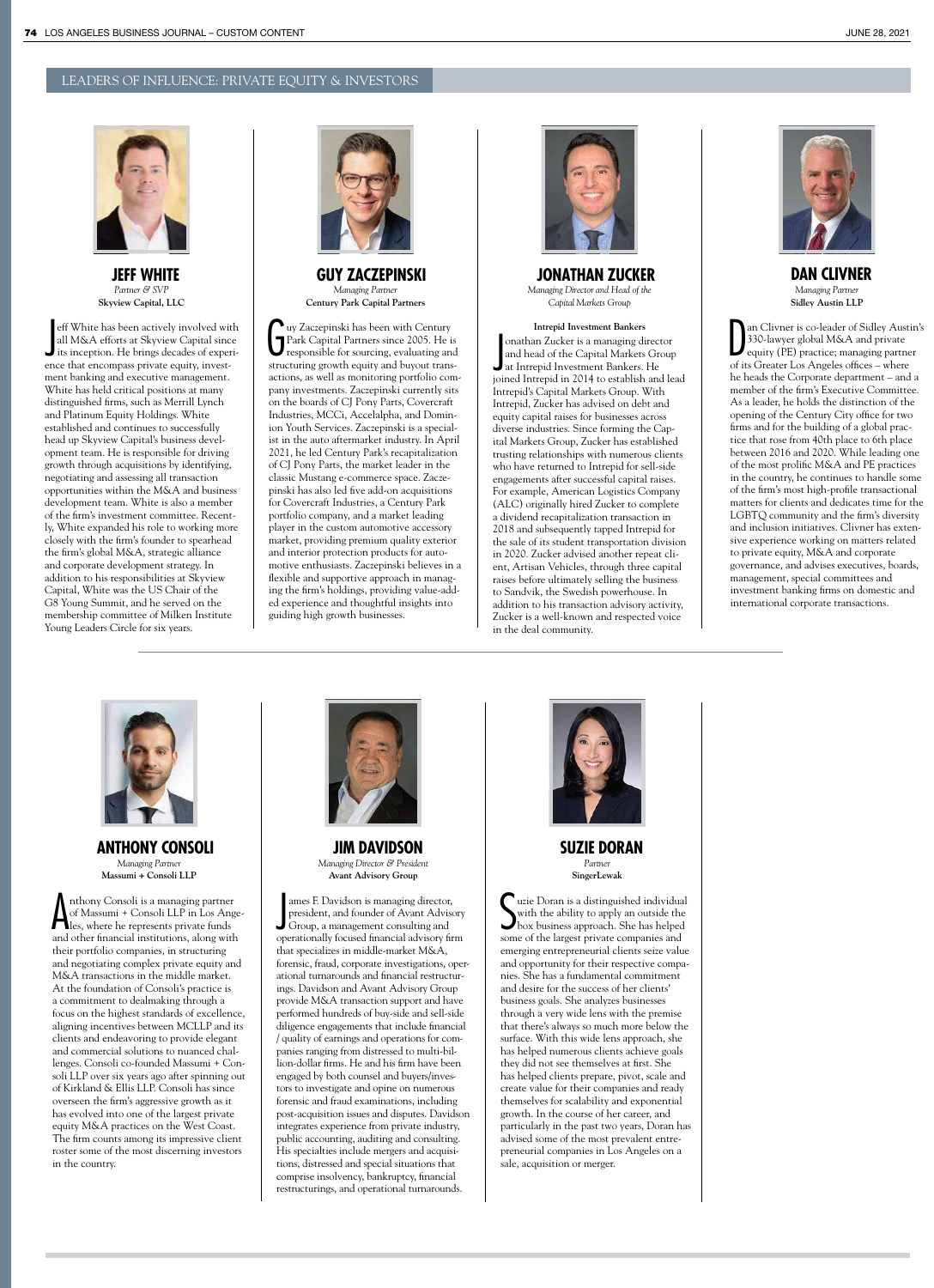## LEADERS OF INFLUENCE: ADVISORS



**DAMON FISHER** *Partner* **Kirkland & Ellis LLP**

amon Fisher serves as the chair of Kii land's Los Angeles Office Operations<br>Committee where he leads more that<br>300 attorneys and business professionals. amon Fisher serves as the chair of Kirkland's Los Angeles Office Operations Committee where he leads more than During the past year, he has served as a resilient leader helping the office to pivot, thrive and retain its character in the midst of COVID-19. In February 2020, just one month before the citywide shut down mandate, Kirkland opened two new offices in Los Angeles. The firm, which had been a staple downtown for 25 years, opened a second location in Century City. In addition to helping to lead the office's virtual transformation, Fisher continued to advise private equity firms navigating the economic fallout from the pandemic. His practice focuses on mergers and acquisitions, leveraged buyouts and equity financings for private equity sponsors and their portfolio companies in a wide variety of industries.



**MEHDI KHODADAD** *Partner* **Sidley Austin LLP**

Few peers can match Mehdi Khodadad<br>the variety, financial creativity, and sh<br>output of the deals he orchestrates. H<br>is "consigliere" and primary deal counsel ew peers can match Mehdi Khodadad in the variety, financial creativity, and sheer output of the deals he orchestrates. He to Clearlake Capital Group, which calls Mehdi first for the majority of its transactions. Clearlake's \$3 billion take-private acquisition of Endurance International Group, Inc. in combination with the concurrent acquisition of Web.com from Siris Capital Group, LLC illustrates Khodadad's extraordinary track record for advising clients on complicated deals. Competing with multiple bidders who had been negotiating with Endurance for months, Khodadad had 72 hours to lead a 20-lawyer Sidley team in structuring and executing the Clearlake bid and transaction and then executing on the acquisition of Web.com and concurrent spin-off of Endurance's Constant Contact business to line up with the closing of the Endurance transaction.



**ARI LANIN** *Co-Chair, Private Equity Practice Group* **Gibson, Dunn & Crutcher LLP**

*A* ri Lanin advises companies, private<br>equity firms and investment banks in<br>spublic and private merger transactions, ri Lanin advises companies, private equity firms and investment banks in sales of stock and assets, and joint ventures. He is co-chair of Gibson Dunn's Private Equity Practice Group. Lanin has handled long-term investments and acquisitions for Katzenberg's WndrCo since its 2017 formation and advised The Chernin Group on its sale of Otter Media Holdings to AT&T Inc. in a deal worth a reported \$1 billion. Lanin also counsels some of the most well-known private equity firms in LA on their complex transactions. Lanin's recent deals include a number of acquisitions, growth investments and sales for Aurora Capital Partners and Platinum Equity.



**JONATHAN LITTRELL** *Managing Partner* **Raines Feldman LLP**

onathan D. Littrell is the managing par<br>ner of Raines Feldman LLP. Littrell has<br>significant transactional experience in<br>a broad range of corporate, private equity, onathan D. Littrell is the managing partner of Raines Feldman LLP. Littrell has significant transactional experience in venture capital and securities disciplines. His practice includes the representation of public and private entities, fund sponsors, family offices and asset management firms in all aspects of corporate governance and nance including structuring and restructuring, mergers and acquisitions, equity nancings, fund formation, joint ventures, private placements and go public transactions. Littrell's recent accomplishments in the M&A space include serving as lead counsel for a roll-up and go public transaction involving two private equity funds that generated a market cap of \$1.65 billion for the client. He also represented a Colorado medical company in a \$300 million reverse merger with a \$700 million acquiring entity and concurrent funding resulting in a \$1 billion enterprise valuation.



**RICK MADDEN** *Partner* **Kirkland & Ellis LLP**

Rick Madden is a leading authority on<br>private equity mergers and acquisitions<br>Madden in Kirkland's Los Angeles office, ick Madden is a leading authority on private equity mergers and acquisitions. Madden maintains a diverse corporate practice, focusing on mergers and acquisitions, out-of-court restructurings and securities offerings and advises clients with respect to corporate governance and SEC-reporting requirements. Madden's expertise lies in the breadth and depth of his experience representing sophisticated private equity investors across nearly all industries and sectors. His experience advising leading private equity firms, including long-time client TPG Capital, on the full lifecycle of transactions allows him to navigate client risks and act as a key business and strategic advisor. Since the onset of COVID-19, Madden has worked with a number of clients to address liquidity needs for their portfolio companies, as well as to make impactful investments in businesses in need of capital injection.



**PETER MASSUMI** *Managing Partner, Co-Founder* **Massumi + Consoli LLP**

**P** eter Massumi is a private equity attor-<br>
ney who is a consummate professional<br>
with deep private equity experience and<br>
with the set of the set of the set of the set of the set of the set of the set of the set of the s ney who is a consummate professional with deep private equity experience and technical expertise, impressive ability to understand and deliver on clients' needs, and a commitment to a thoughtful dealmaking practice. Identifying a clear need in the market to present a better solution to private equity sponsors for middle market M&A counsel, Massumi and his co-founder, Tony Consoli, spun out of Kirkland & Ellis in 2015 to start what they set out to become the preeminent law firm specializing in private equity / M&A. The firm's mission has been to deliver the premier level of private equity / M&A counsel within a framework radically different than, and with service superior to, the entrenched big firm model. Massumi has built a force to be reckoned with – it is now one of the largest dedicated private equity / M&A practices on the West Coast.



**ANANT PATEL** *Partner, Advisory Services and TAS Practice Leader* **GHJ**

A nant Patel, CPA, has over 25 years of<br>public accounting experience, leads bothly's Advisory Services Practice and<br>Transaction Patel and nant Patel, CPA, has over 25 years of public accounting experience, leads both Transaction Advisory Services Practice and is a member of the Executive Committee for GHJ. On an international level, Patel is also the global chair of the HLB's (the world-wide accounting network GHJ is a member of) Transaction Advisory Group. He advises clients in the area of mergers and acquisitions and provides financial due diligence consulting such as quality of earnings, working capital analysis, EBITDA analysis and projections and deal structuring. As a previous owner and manager of a number of family-owned retail businesses, Patel possesses a high business acumen. His entrepreneurial inquisitive mindset challenges the ways clients think about problems and the strategic direction of their business. Patel's approach to advisory appeals to the firm's high-profile clients, especially in the private equity field.



**TREVOR SALIBA** *Managing Partner, Global Head of Private Equity, M&A and Strategy* **NMS Consulting, Inc**.

Tevor Saliba is the founding managing<br>partner of NMS Consulting, a global<br>management consulting and strategic<br>advisory firm based in the firm's Beverly revor Saliba is the founding managing partner of NMS Consulting, a global management consulting and strategic Hills office where he serves a global client base. At NMS Consulting, Saliba currently leads a global team of over 250 professionals across 15 offices throughout the United States, Europe, Middle East and Asia. Saliba is an alumnus of Columbia Business School. He is the former past president of the Los Angeles/Orange County Chapter for the Global Association of Risk Professionals. Most recently, Saliba has served as the key principal advisor to number of mergers and acquisition transactions in the financial services, fintech and infrastructure sectors with latter comprising the establishing of a dedicated fund focused on real estate and infrastructure in the United States, Europe and Asia.